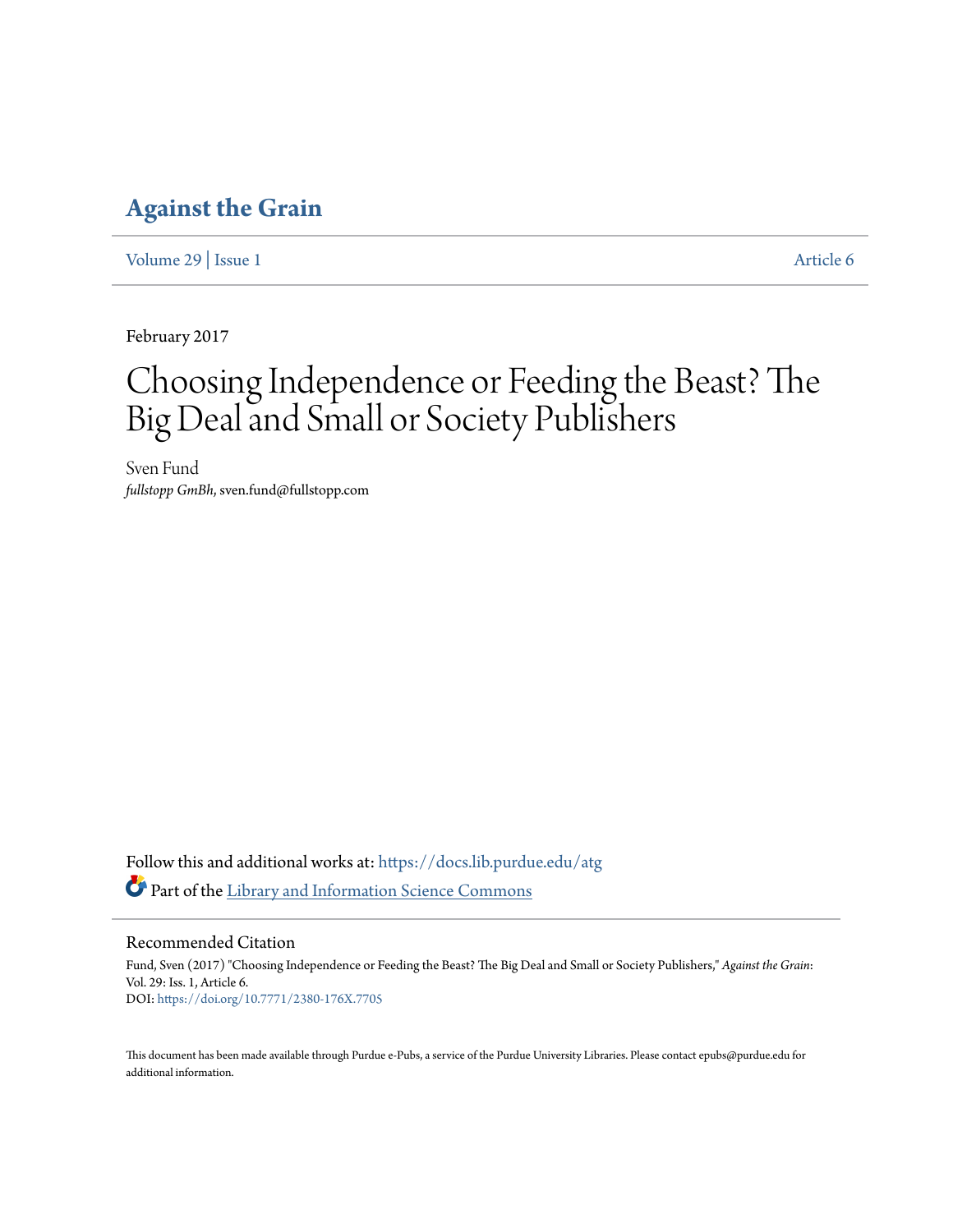## Choosing Independence or Feeding the Beast? The Big Deal and Small or Society Publishers

by **Dr. Sven Fund** (Managing Director, fullstopp GmbH, Society for Digitality, Wartburgstraße 25A, 10825 Berlin; Phone: +49 (0) 172 511 4899) <sven.fund@fullstopp.com> *fullstopp.com*

The story of the Big Deal has been told<br>multiple times over the past fifteen years<br>or so. The concept of the Big Deal and<br>its practical implications have become an multiple times over the past fifteen years or so. The concept of the Big Deal and its practical implications have become an intense battleground between large publishers and librarians. As one of the very early new business models of the age of digitization, the "all you can eat" mentality suited publishers and libraries alike, while cutting out

the middleman — a novelty that nobody cared about at that time. The amount of digital content was still comparatively limited at that time, leaving the majority of the acquisition budgets to be spent on traditional collection development. As time went by and with the advent of largescale packages of journal archives, eBook-collections and lately also the offer by publishers to sell packages of open access article pro-

cessing charges, libraries found themselves in a situation in which large chunks of their budgets are locked in not only with only a few publishers, but also increasingly with large volumes of content with limited usage. Multi-year agreements have multiplied the lock-in effect libraries find themselves in. "All you can eat" made a number of libraries obese.

Now, from the discussions at library conferences, particularly the last **Charleston Confer-**

**ence**, it appears that libraries are changing their attitude towards the Big Deal quite significantly. The spiel around cancelling the Big Deal, it seems, is getting real, not because libraries *want it*, but because they *have to* cancel due to budget constraints. Libraries in the North America, but also in wealthy countries of Europe that have been untroubled by budget cuts so far, have actually canceled their share of the

Big Deal. Both individually as well as part of a consortium, it seems that the price increases start to offset the overall benefits libraries see in the Big Deal. These institutions return, as far as one can see, to a rather traditional pick-and-choose approach of selecting their content, in parts complemented by pay-per-view options. With some insight into usage stats of the institutions, this is not only a necessary, but also an

economically viable decision. Pick and choose is not pick and lose, it is the flavor of the day.

What has been largely overlooked is the impact the Big Deal has on both the portfolio of publishers offering it as well as on partners that work with these publishers. Depending on the publishing company you look at, 20- 30 percent of their revenues are generated by content that they don't own themselves, but rather commission from smaller publishers

or learned societies. These society journals or books series oftentimes constitute a highly attractive category of material whose usage is significantly higher than that of a journal without the link to a learned society. From a balance-sheet perspective, society publications are also "lighter" to acquire and to maintain not unimportant for companies increasingly geared towards financial performance.

The downsides for large publishers are obvious as well: the owners of society publishing assets can "shop around" the most prestigious journals in their stable from one publisher to another to increase their signing fees and annual receipts. Even smaller assets have changed the program context quite frequently. Of course, the same downside holds true for those smaller publishers who were enticed by the large sales forces and superior technical infrastructure publishing giants can offer them in return for their portion of the distribution partnerships — they also feed the beast of the Big Deal.

The specifics of these agreements are quite different between the various publishers' arrangements, but one quest unites all of them, quite independent of divergent product and discount structures: the Big Deal calls for ever more content to maintain publishers' revenue growth while offering better discounts to librarians — resulting in a package discount that increases from term to term of an agreement.

*continued on page 18*

### **The Big Deal and SAGE** *from page 14*

For most institutions, the collections provide the next best alternative to the Big Deal as they are also cost effective and provide the next best level of coverage across a subject area.

#### **Emerging Trends**

We do not see the Big Deal as a permanent basis for the future of scholarly publishing. The Big Deal is a transitional form which enables increased access and reduced cost per access as the scholarly communication system evolves through a long term digital transition. As new sustainable ways of supporting scholarly communication offer even better access and as cost per access becomes widespread, the Big Deal will ultimately be displaced.

Today, fewer print copies of journals are desired by individuals or by institutions than ever before. For example, a number of society partners have offered an online-only option to their members; and they find that around 60%

of their membership is choosing online-only. For institutions, most libraries have continued to participate in the Big Deal that were originally interested in it when we first offered it, and in fact most libraries return to the Big Deal if they have left it for a couple years. This does not mean the Big Deal is forever. In fact, just as we originally offered the Big Deal in response to market demand, so too will we continue to track library needs and respond proactively to them.

There is no way to discuss the future of journals without mentioning the open access movement. **SAGE** was the first publisher to offer an open access multidisciplinary megajournal in the social sciences, and we offer over 70 open access journal titles now. Perhaps if the percentage of journals offered is weighed more toward open access than the more traditional journal model, the Big Deal will become obsolete. However, until that time, **SAGE** continues to offer multiple pricing models that provide the best access to scholarly works that we can on behalf of the authors and societies we partner with, and that provide access to

libraries using pricing models that they have requested from us.

The ultimate purpose for **SAGE** is for our work to contribute to the dissemination of usable knowledge, the purpose for which **SAGE** was originally founded, and for which our founder **Sara Miller McCune** has established the not-for-profit trust which will govern **SAGE** beyond her own lifetime. "Our interest in different models, whether traditional subscriptions, Big Deals or Open Access publishing options, is around building sustainable quality controls so that both authors and readers are able to find authoritative content efficiently. Though we recognize that there will inevitably be tensions around costs, we believe there is a common purpose between our role and that of libraries, and seek as much as possible to find ways of fulfilling our role which offer benefits to our library partners and to their patrons, the faculty and students." — **Stephen Barr**, President, **SAGE International**.